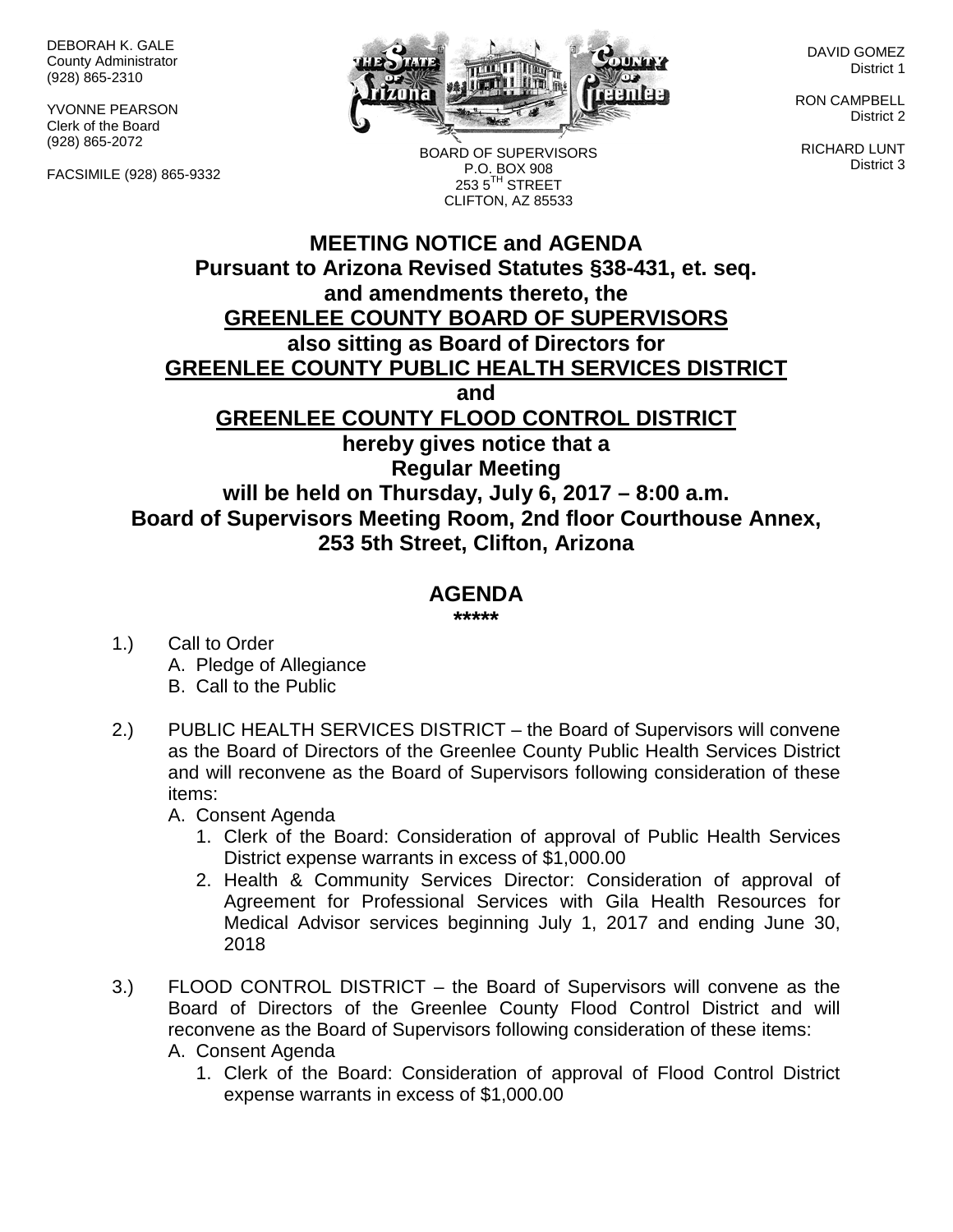BOARD OF SUPERVISORS AGENDA JULY 6, 2017 Page **2** of **3**

- 4.) Karen Soohy, County Librarian A. Greenlee County Library System Annual Update
- 5.) Lendsey Basteen, Event Coordinator
	- A. Consideration of approval of proposed Greenlee County Fair Vendor fees and rates
- 6.) Ákos Kovach, Economic Development Coordinator
	- A. Greenlee County-wide Housing Forum, August 18
	- B. Discussion/Action regarding a Resolution or Letter of Support for Private Sector Housing development
	- C. Economic Development Planning Update
- 7.) Presentation of the 2017-18 Greenlee County Tentative Budget
- 8.) Consideration of Adoption of the 2017-18 Greenlee County Tentative Budget
- 9.) Tim Sumner, County Sheriff
	- A. Consideration of approval to purchase 6 patrol rifles in an amount not to exceed \$5,402.97 to be paid with general funds
- 10.) John Armstrong, Chief Probation Officer
	- A. Consideration of proposed increase to starting Probation Officer annual salary from \$34,000 to \$38,500
- 11.) Kay Gale, County Administrator
	- A. County and State budget and legislative issues
	- B. Calendar of Events
- 12.) Consent Agenda
	- A. Clerk of the Board: Consideration of approval of minutes to previous meetings – 05/08/17; 06/06/17; 06/20/17
	- B. Clerk of the Board: Consideration of approval of expense warrants in excess of \$1,000.00 – Voucher 1087; 1088; 1089; 1090
	- C. Chief Finance Officer: Consideration of approval of general fund loans in the amount of \$47,899.17 to be reimbursed upon receipt of funds: Fund 133 - \$519.96; Fund 146 - \$925.15; Fund 159 - \$143.18; Fund 186 - \$1,998.54; Fund 195 - \$2,905.13; Fund 219 - \$28,066.54; Fund 243 - \$10,321.38; Fund 601 - \$3,019.29
	- D. Chief Probation Officer: Consideration of approval of Employee Transaction Forms – C. Corbell, Probation Secretary/Teen Court Coordinator; J. Montez, deputy Probation Officer; A. Ramirez, Community Restitution Crew Leader